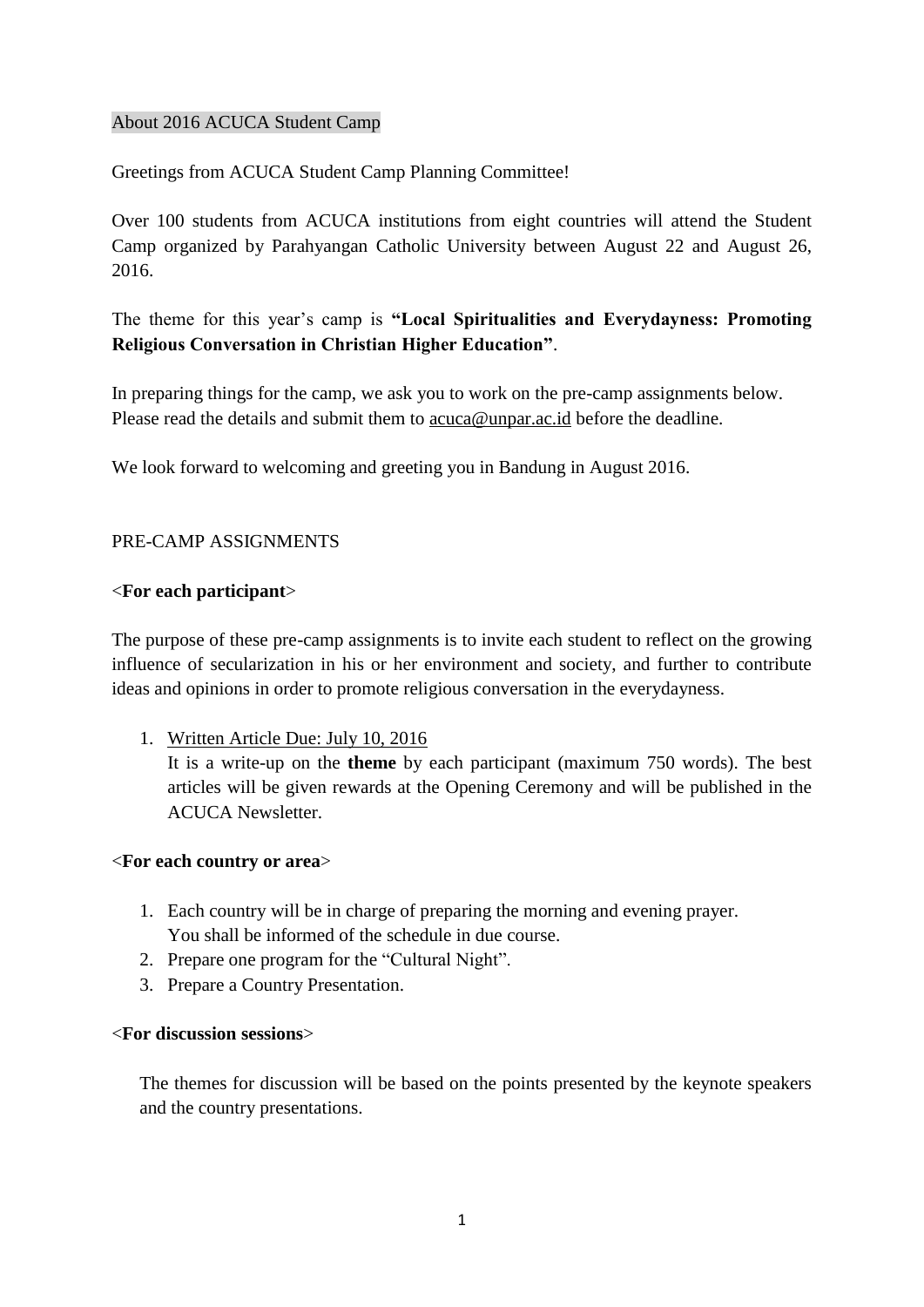### COUNTRY PRESENTATION

Students are given an opportunity to **reflect on** the influences of secularization and pluralism in their respective country, the challenges faced by Christian students these days, and their responses to the change. What can and might still be done in their social life as well as in the academic atmosphere to promote conversations about faith and religiosity? What are the local spiritualities in their society, which may enrich the interpretation and implementation of Christian values? What do they learn from the nature and everyday life that may encourage them to share their faith experiences to other people? Students from respective ACUCA member countries and region are required to produce and deliver a 15-minute PPT (Powerpoint) presentation.

Student representatives from each of ACUCA countries shall coordinate together in order to produce a single paper. The details of the presentation and the paper will be announced from ACUCA Student Camp Planning Committee after the registration. We will e-mail to all students participating in the camp. After the paper is finished, each country must delegate reporters who will give the presentation at the camp. Each presentation should be approximately 15 minutes in duration, to be followed by a 5 to 10 minute "Question and Answer" session. Parahyangan Catholic University will provide the necessary projector and computer with the Microsoft Office software.

Full papers for this presentation should be sent via e-mail to the ACUCA Student Camp Planning Committee acuca@unpar.ac.id in Microsoft Word document format by the day when we will set after the registration.

### CULTURAL NIGHT

Students will participate in an event to present the richness of the culture of their home country to the audience. It is hoped that they can widen their horizons on the diversity of cultures in Asia as well as deepen their mutual friendships. All students attending the camp from the respective ACUCA member countries are required to participate in the Cultural Night on 25 August. This Cultural Night is an opportunity for students to show others the key elements of their respective culture, including performances such as dance, drama, singing, etc. Each performance should be approximately 10 minutes in duration. Please bring along outfits, particular musical instruments, or music that represents your culture, to be used during this cultural event. You are also invited to bring your typical snacks or sweets that might be shared during the exchange of cultural desserts.

### SITE VISIT/ COMMUNITY SERVICE

### **Gunung Padang Megalithic Site**

Desa Rawabogo, Kecamatan Ciwidey, Kabupaten Bandung, West Java-Indonesia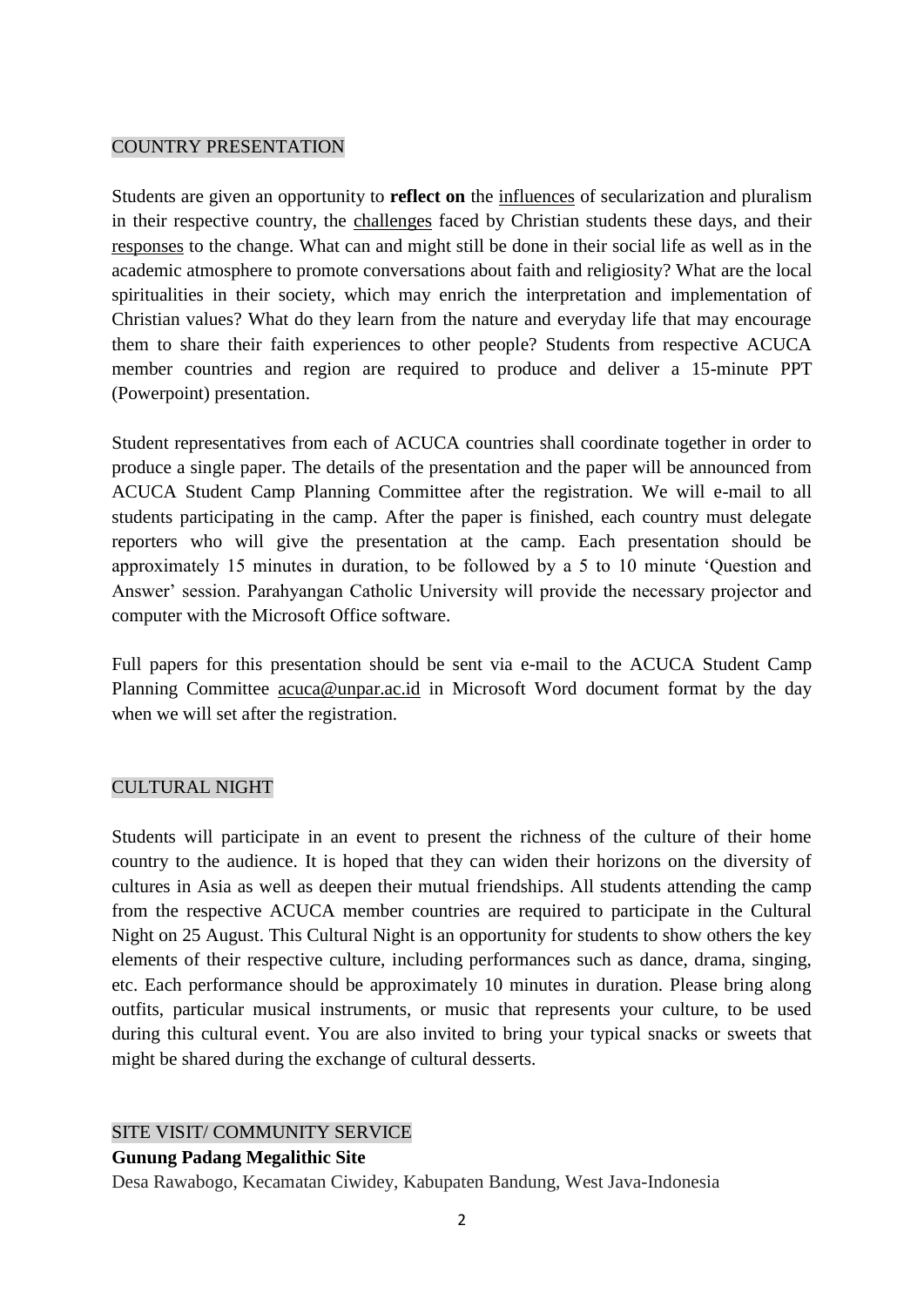# **ACUCA STUDENT CAMP 2016 REGISTRATION**

# **Registration must be done by the administrative staff of the participants' college or university, and not directly by the students themselves.**

\*For the first two students, the fee is US\$ 50 per person (IDR: it depends on the exchange rate) \*For any additional students, the fee is US\$ 200 per person (IDR: it depends on the exchange rate) \**Please pay fees at the camp* \*Please pay fees in cash in Indonesian Rupiah (if a participant wishes for some reason to pay in dollars, please inform us in advance) \*Currency can be exchanged at the airports on arrival

Camp fee includes all expenses during the camp (meals, accommodations, etc.)

# **Airports and Arrival/ Departure Times**

\*Participants may fly to either Husein Sastranegara Airport (Bandung) or Soekarno Hatta Airport (Jakarta). If you choose to fly to Jakarta, however, please consider that it takes approximately 3-4 hours by bus from Jakarta to Bandung.

# **(1.A) From Husein Sastranegara Airport – Bandung**

We highly recommend you to arrive at Husein Sastranegara International Airport, Bandung (BDO). If you could not find a direct flight from your country, there are some connecting flights through Kuala Lumpur and Changi Airport. Your arrival in Bandung will save a lot of your time and energy compared to the arrival in Jakarta. When you arrive at Husein Sastranegara Airport, please go to Terminal 2 (International Arrival Hall). You will be greeted by our staff (holding a placard with your name and university) at the airport.

Our staff will take you to our campus by the university transportation; this trip will take approximately 30 minutes.

# **(1.B) Soekarno Hatta International Airport – Jakarta**

Participants who arrive at Soekarno Hatta International Airport, Jakarta (CGK) will be greeted by our staff (holding a placard with your name and university) at the Arrival Hall of Soekarno Hatta International Airport.

Our staff will take you to our campus in Bandung by the university transportation; this trip will take approximately 3-4 hours.